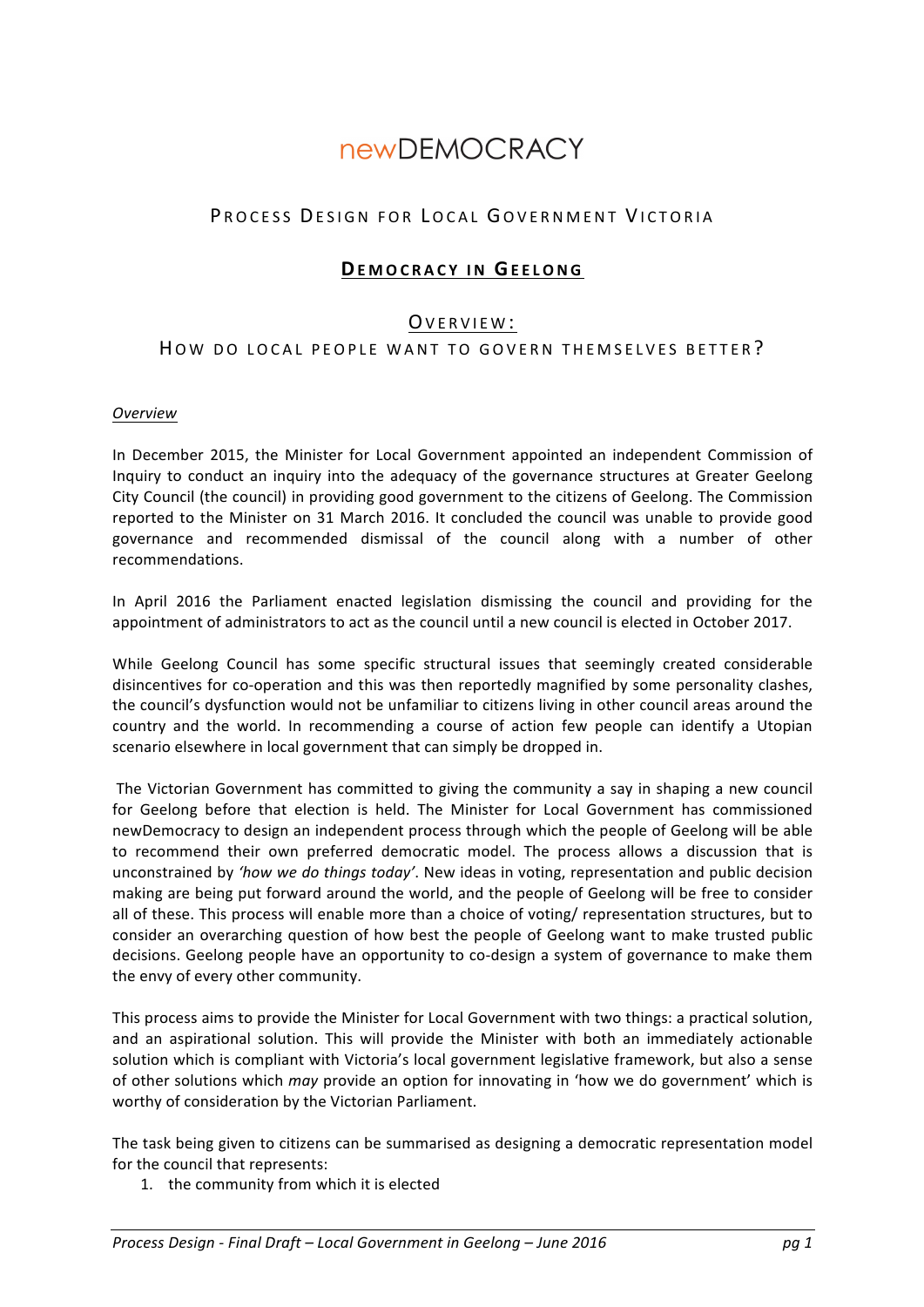2. a good governance approach in providing good government to the community

In practical terms this means recommending how the Mayor, Deputy Mayor and Councillors are elected; how many councillors should be elected and also specific comment about the municipality's representative structure (i.e. whether unsubdivided or divided into wards and if wards, whether these are multi-member wards or single member wards).

As with all nDF projects, this is an area where any action taken by a state government (regardless of any party affiliations) is likely to draw criticism as people 'see the politics first and the solution second'. Our aim is to deliver a response from the community where people feel ownership of the solution proposed to the Minister. If this decision falls within parameters the government sees as acceptable the effective 'sharing' of the decision should engender greater trust in its implementation.

### *Background and Context*

The removal of any council will be considered by a proportion of the community  $-$  obviously including those in office at the time and as such directly affected – as political. In any career, few people ever think they should have been dismissed. nDF take no view on this, except to note the added difficulty it adds in introducing a replacement electoral model.

Involving citizens in selection of a representative model for their council suffers from the 'Walkman Dilemma': when Sony originally asked focus groups if they wanted portable music the response was overwhelmingly negative as people *could only picture the status quo* (large, heavy boomboxes!). However, when allowed to see and experience the alternative their opinions radically changed. This highlights the key design challenge: a simple "pick one of these four options" plebiscite is very limiting, and given the expenditures of local government is akin to buying one's house on the internet without walking through it for an inspection.

Focusing on ensuring genuine local representation and deliberation on this task is the key design challenge. In view of the controversy attached, it also necessitates involving larger numbers of people than would otherwise be required. People from all walks of life with no other stake in the issue other than living and working in Geelong must be involved – not merely those with the most acute interest. We also need to ensure that those who formerly had elected office clearly understand how they can be heard by the wider community.

Deliberation is a balance of two key elements: the broadest array of information available, and an equal opportunity for participants to share their views and contribute to the discourse. We will aim to include people from all walks of life, give them an incentive to learn about the array of options and then see what they can agree on. We will do so with enough time that all participants understand the costs and tradeoffs attached to those decisions. There is no 'perfect' or 'right' solution, merely one that local people see will work for them.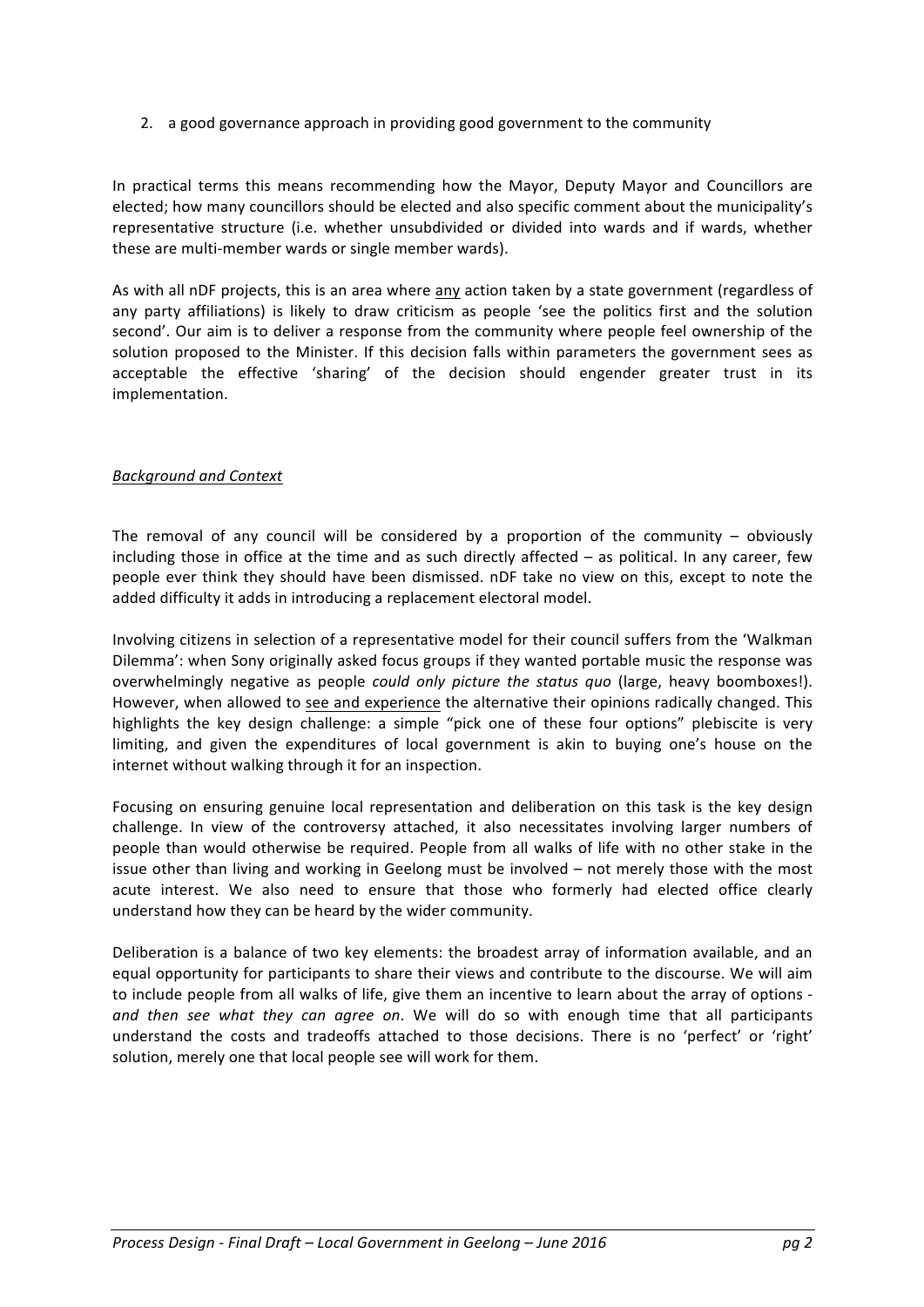# *Project Objective*

The Minister for Local Government will be provided with:

1. a practical solution agreed on by a cross section of local citizens. We define practical as "complies with Victoria's local government legislative framework".

2. an aspirational solution which may be non-compliant but reflects the community's wishes after exploring a wide range of representation innovations being considered around the world.

We have no expectation citizens will become experts. We have full confidence that they will be able to weigh competing viewpoints, identify experts of their own choosing, integrate other sources and reach agreement on what they view as fair and workable. We have confidence that the recruitment and operations of the jury will defy a cynical view that they are somehow 'staged' as jury selection is visibly hard to cheat – and the participants themselves are the proof.

The Minister should expect to receive clarity of intent and direction from these citizens. Importantly, we give citizens considerable latitude in how to solve the issue  $-$  we start from a blank sheet of paper and encourage them not to be limited by "how we've always done things".

As with all jury-style processes, our implicit related objective is to design a process with sufficient rigour as to withstand (understandable) sceptical scrutiny: one which visibly cannot be disproportionately influenced by a politician, an interest group or financial interest. Equally, those active interests must be engaged sufficiently early and substantively as to see the process as worthy of cooperative investment of their time.

Transparency of method is one part of this: the design itself must be shared prior to the commencement of the entire engagement process – and we conduct explanatory sessions of the methodology to every possible active stakeholder known to Greater Geelong City Council.

Equally, the role of NDF as non-partisan operators with no interest in the outcome nor a desire for ongoing work with council must be emphasised. Citizens have grown wary of consultants and experts delivering the result which government pays for in order to earn further work. The Foundation's own brutal self-interest – *to prove that citizens can solve problems for themselves if given the scope to do so* – should be openly and actively shared.

NDF's project objective aligns to our desire to deliver public decisions earning widespread public trust. 

#### *About The newDemocracy Foundation*

The newDemocracy Foundation (NDF) is a not-for-profit research group, with a particular focus on best practice citizen engagement and innovations in democratic structures. NDF believes that many consultation processes consist of feedback forum events largely attended by interest groups and hyper-interested individuals.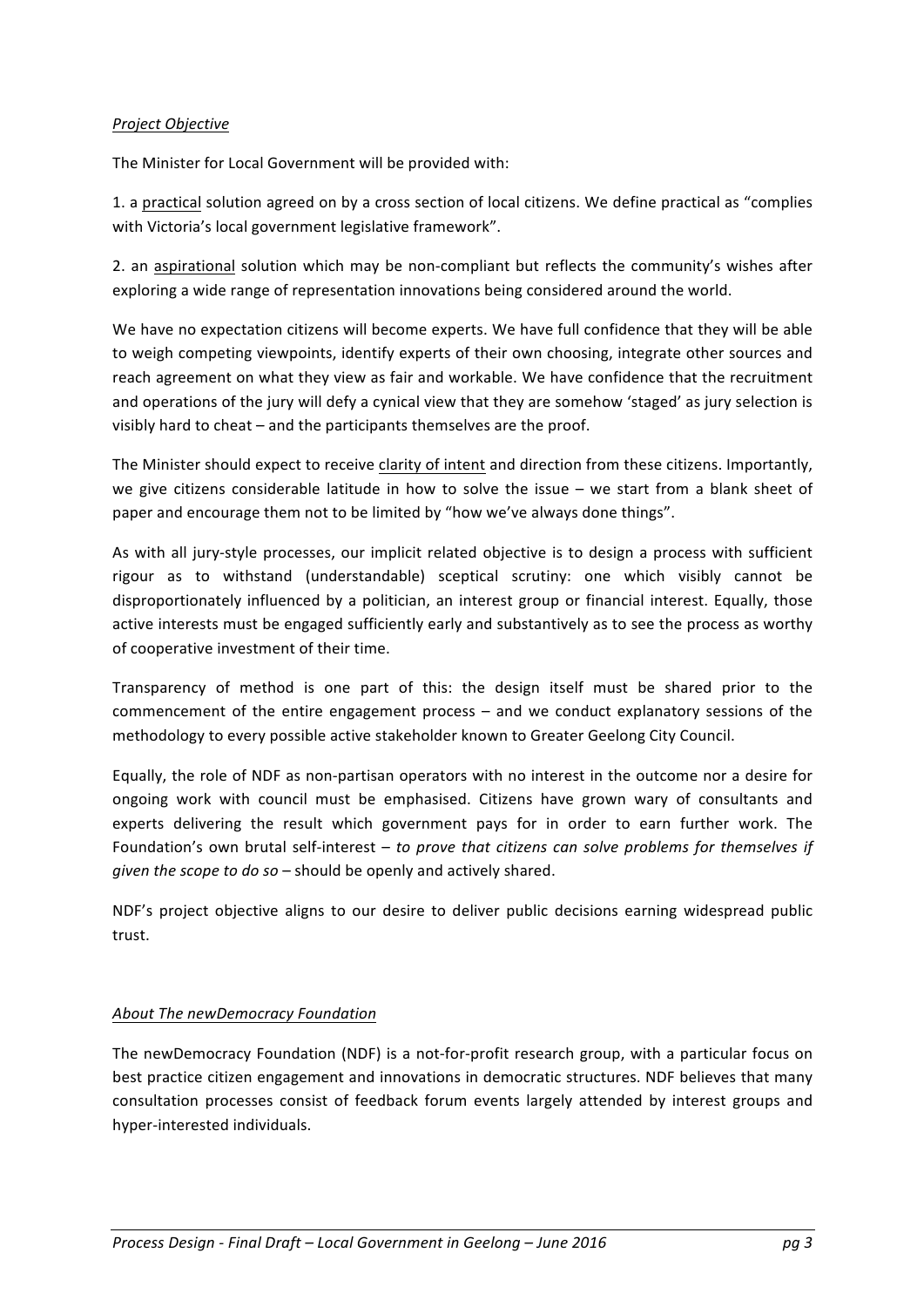Such processes do not result in communities feeling they have had a say. In contrast, NDF's proposal is to provide a jury-style process which enables a more representative section of the community to deliberate and find a consensus response. By combining the three elements of random selection, the provision of time and access to all information, and independently facilitated forums for dialogue, a much more robust and publicly trusted outcome can be obtained which can assist governments in achieving public acceptance of hard tradeoffs.

NDF provides design frameworks for public deliberation and overall innovation in democratic models. Our research and advocacy is focussed on identifying less adversarial, more deliberative and more inclusive public decision-making processes. Our services are provided on a cost recovery basis - consistent with our structure as a not-for-profit research Foundation, with services provided pro bono on occasion. We are not a think tank and hold no policy views. We also commission independent third-party research which occurs in parallel to the process in order to ensure robustness and to capture the potential for improvements to existing democratic processes.

# *Rationale: Growing Trust through Public Accountability and Transparency*

The newDemocracy Foundation contends that if the public was told that 100 of their fellow citizens had found some common ground around the need to proceed with a given democratic structure, then they immediately have a greater chance of being trusted that someone in elected office, a public service role or an appointed capacity delivering that message.

If we can successfully convey to the wider community that citizens like them are being given access to information which is as good as or better than a Ministerial briefing, who are studying detailed information and hearing from subject-matter experts of their own choosing, then the community's faith should increase still further.

In a murder trial, public trust is placed in a jury's verdict, without looking at each piece of evidence, because a trusted group of citizens was given sufficient time and access to information  $-$  and was free from outside influences (or even the perception of such influences). There is ample research evidence that supports that this same model can be applied to public decisions in general. More than 1100 case studies have shown that, by giving a representative panel time and information upon which to deliberate, stronger public engagement is achieved  $-$  as well as higher quality decisions (Diversity Theorum). 

Equally, we respect the need of advocacy groups to hold the view "if you haven't heard from person *X* then how can you possibly be well informed". For this reason, we strongly recommend convening stakeholder sessions to allow that mix of interests to agree a baseline of expert speakers to present the introduction to the topic. It is also recommended they are accorded input into the briefing book.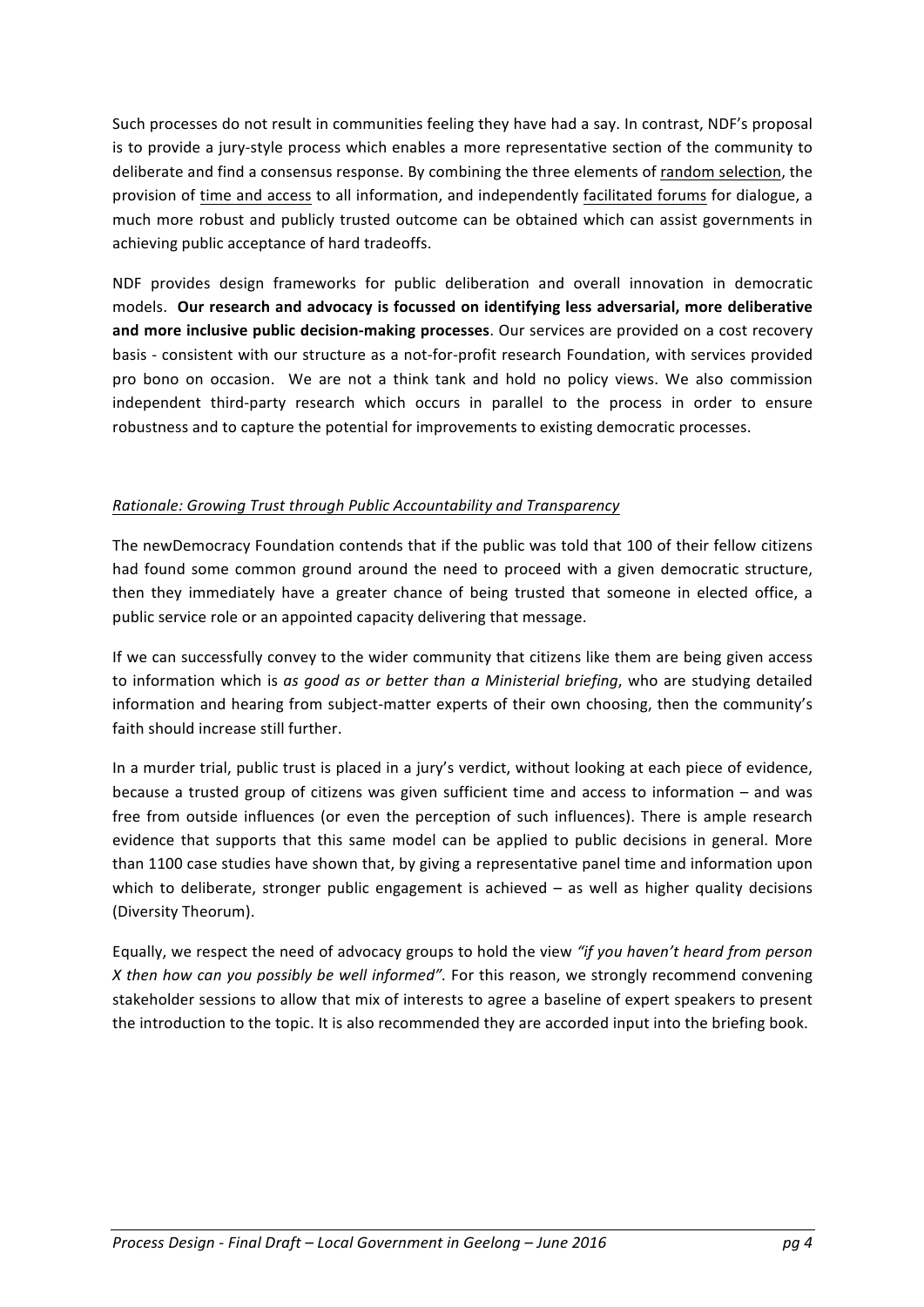# *Core Methodology – Linked, Cascading Engagement Activities*

The engagement commences with an early briefing to all known active stakeholders in the local community to explain the entire process from today until the jury report to the Minister. This will commonly involve invitations to ~100 contacts known to government/council complemented by media release messaging.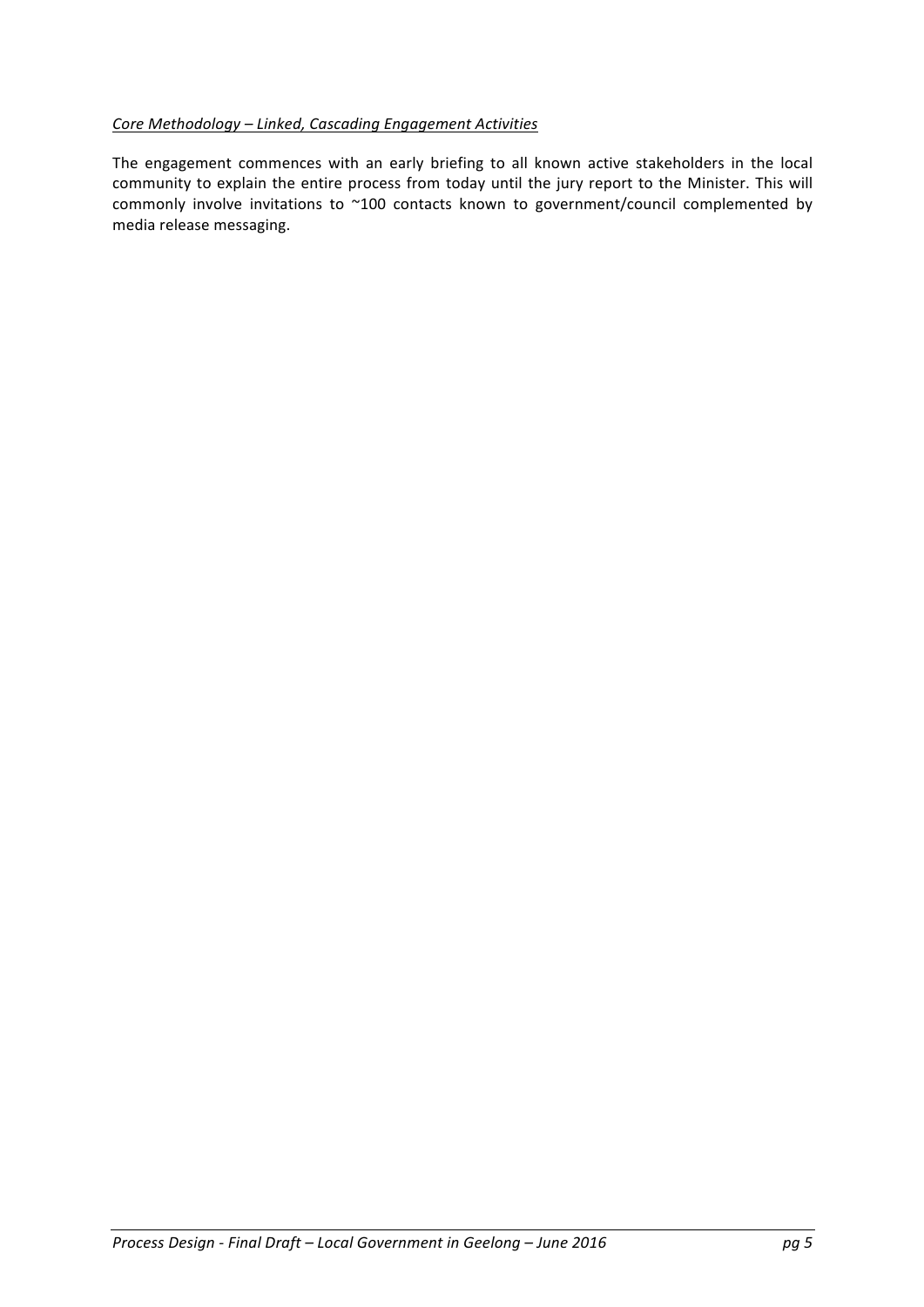

- Neighbourhood meetings, BBQs and public speaking events operated to generate generalised feedback on community feeling about possible options. It respects the right of citizens to offer a 'wishlist' point of view but gives them confidence that other citizens just like them will look at it in greater detail.
- Specific community events organised to target CALD, Indigenous, youth and low income groups who are usually under-represented in wider engagement.
- Major media role in helping to disseminate Options ideas.
- These activities are done as juries often ask for this community data point.
- A single "What We Heard" feedback report is produced. Care should be taken to highlight this is simply a starting point.

# Stakeholder Tier

Jury 

Tier 

Broad 

**Tier** 

- Key promise in this phase: if you can make your case to a jury of 100 everyday people from around Greater Geelong then they have a visible commitment from the Minister to get a direct response. You'll get a break from the normal back and forth of dealing with government and instead deal with everyday people hearing what you have to say.
- Adds both additional baseline information for the random jury AND should engender trust among most cynical audience by being visibly transparent and **incredibly hard to manipulate**.
- A jury will be composed by addressing "who is the community?" a mix of residential ratepayers, commercial ratepayers, tenants
- Have a detailed exploration of the topic over 3 days.
- Use of poll on entry to measure transformation in views (if any).
- Objective of having 100 people in a single location.
- 3 days: one alone for immersion in the topic with presentations from main model proponents and key stakeholders (stakeholder process for nominations) - Output: jury will produce a short report with a recommended course of action (practical and aspirational) which goes to the Minister.
- Result: community ownership of recommendations to Minister, rather than **an imposed decision.**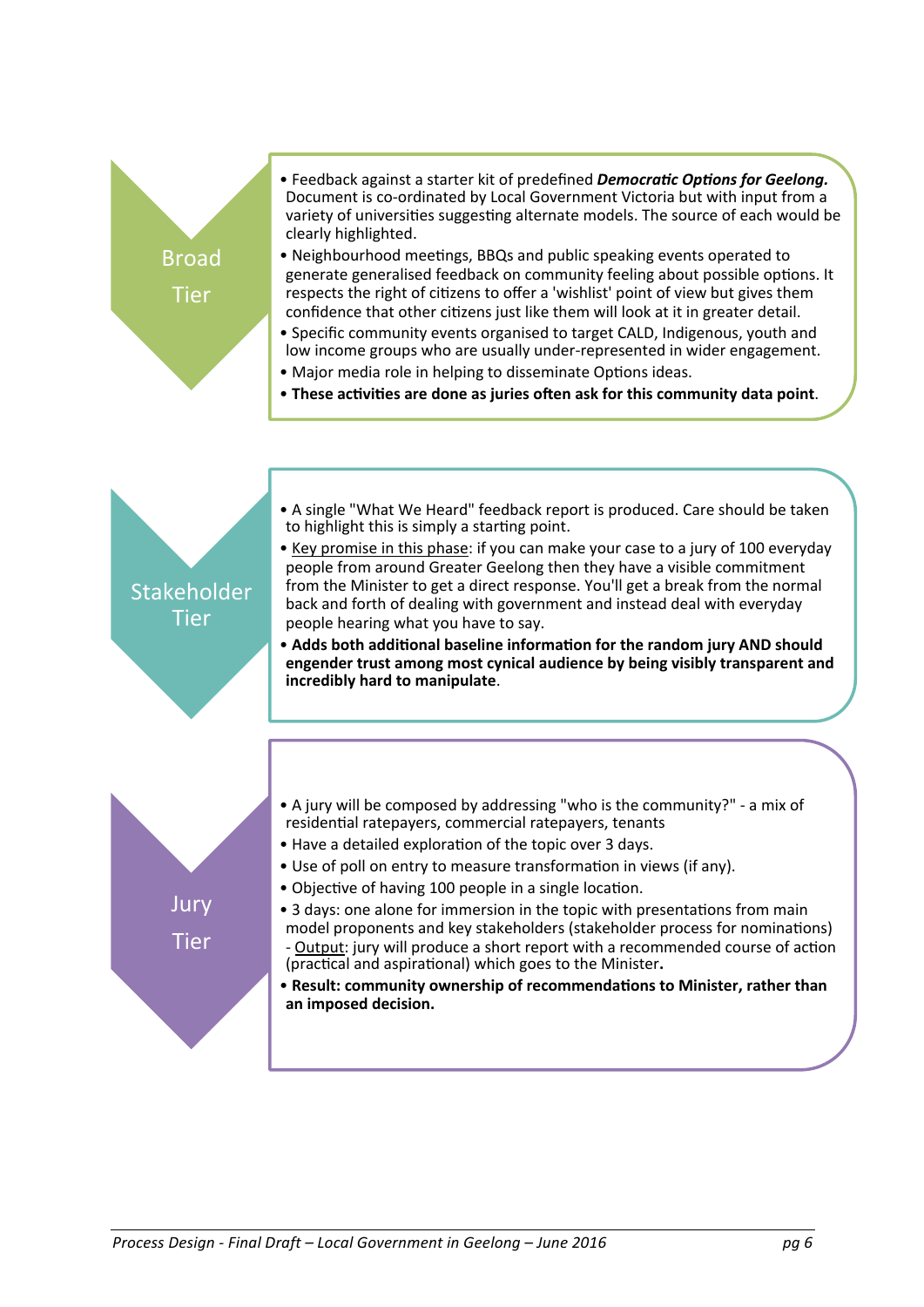Deliberative processes around the world have been extensively adapted and localised. NDF's have tended toward slightly larger numbers of participants (35-43 rather than 12-24) with considerably greater amounts of time for in-person meetings (5-6 days spread across three months). The principles of deliberation can be applied in a range of formats and are customised to the topic and the community. This is an example of this: the local situation demands customisation to get more local people involved. As a result we are drawing on our experience with larger format juries such as that delivered for VicHealth in 2015 and recommending this less common approach.

Our conscious decision to pursue this format is based on the importance of achieving "people like *me"* descriptive (visual) representativeness while ensuring that sufficient time is spent on the issue.

| Phase 1            | NDF communicate to community stakeholders who we are and            |
|--------------------|---------------------------------------------------------------------|
|                    | role/ value of jury within this process. This design is made public |
| Until August 2016  | and provided to media.                                              |
|                    |                                                                     |
|                    | Procurement and planning in June. Key operational planning          |
|                    | completed mid-July. Completion of briefing materials.               |
|                    | Goal: Stakeholders understand and value opportunity to present      |
|                    | their view to this group, and see wide community involvement.       |
|                    |                                                                     |
| Phase 2            | Broad scale engagement period.                                      |
|                    |                                                                     |
| Sept-Oct           | Chance for local citizens to see what other councils do (i.e.       |
|                    | through election period) as they weigh options.                     |
| Phase 3            | 3 day jury process (scheduled on Saturdays; essential 2 wk gap      |
|                    |                                                                     |
| November – wk1 Dec | between mtg 1 & 2). Five week delivery period achievable.           |
|                    |                                                                     |
| Phase 4            | Minister's response to Geelong community                            |
| March 2017         |                                                                     |
|                    |                                                                     |
|                    |                                                                     |

# *Overview of Phases and Timing*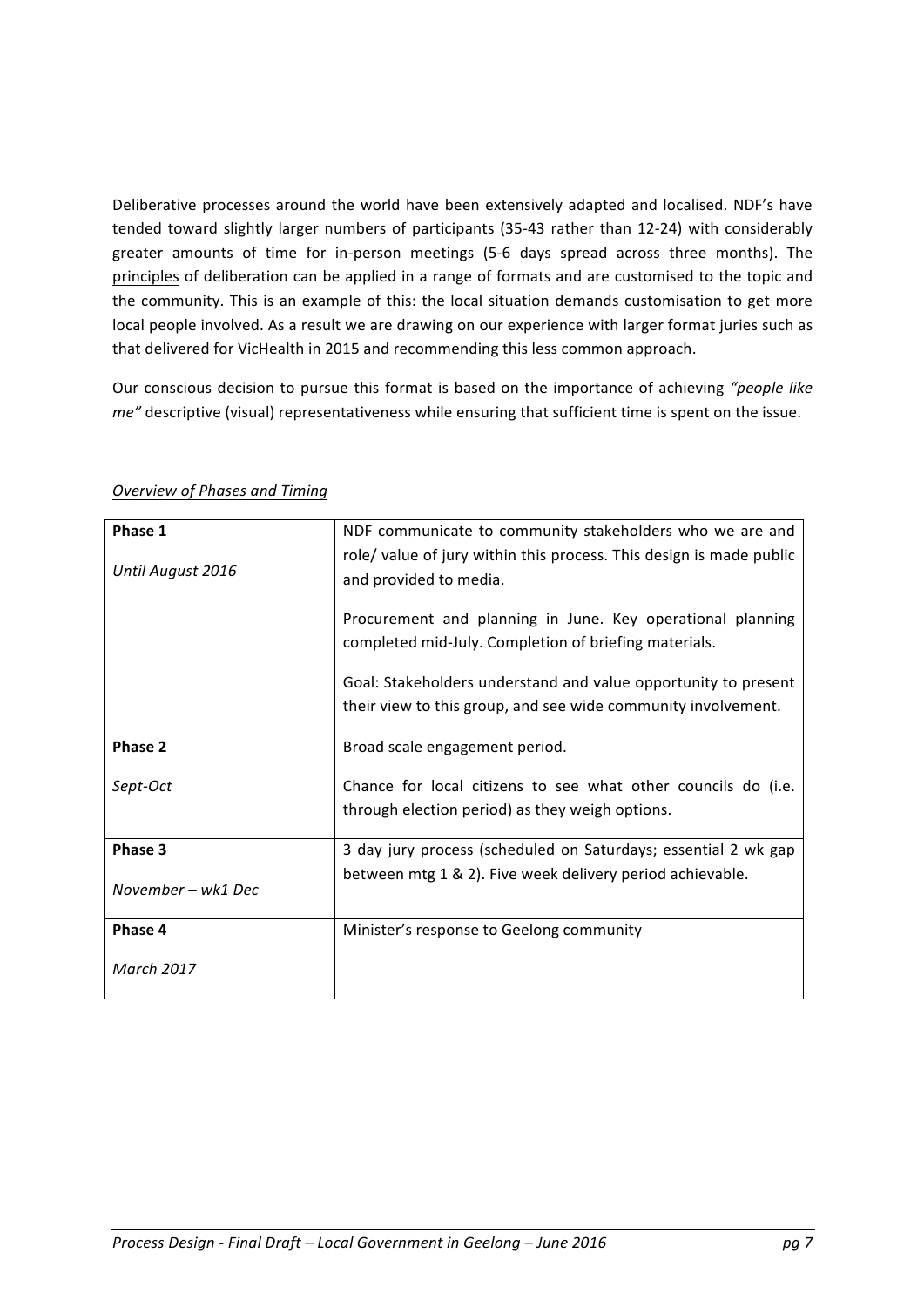#### *Selection*

We will operate a jury of approximately 100 citizens spanning all parts of Greater Geelong, with **those people selected at random.**

In addition, we recommend integrating the voice of those who have held elected local government positions in Geelong in the last 10 years by offering them the chance to participate in the stakeholder briefing and a 'set the scene' discussion. This ensures the knowledge and insight from **these active voices are part of the recommendation while ensuring the balance of power is in** favour of everyday people.

The participant count is slightly fluid to allow for the statistical profile match to the Census to be maintained even if there is a shortfall in a single category. The more citizens can identify with an individual participant and see "people like me" making a decision rather than government "telling them what to do" the greater the chance of success both in enabling a decision and in having the wider community amenable to its content.

There is negligible statistical impact (in confidence level and confidence interval) on representation within that range. It is notable that recent research from Princeton on the 'wisdom of crowds' highlights the greater capacity of small groups rather than large in complex situations (read more: http://rspb.royalsocietypublishing.org/content/281/1784/20133305 )

In order to achieve a descriptively representative sample, nDF has considered a range of stratification options. Our recommendation is to proceed with only basic variables (age, gender) and leave it to the statistical benefit of randomisation and probability to deliver people across a range of professions, lifestyles, ethnic and cultural backgrounds etc. The household type variable (owner occupier or tenant) is used as an effective surrogate indicator of income and education which may otherwise prove unlikely to be accurately disclosed – and we are particularly mindful of the need to have the broadest possible range of educational backgrounds in the room.

\*\**Amendment inserted August 15th following post-announcement community comment and* stakeholder meeting *feedback:* Geographic stratification will be used to ensure a mix of people from across the Greater City of Geelong. Operationally we will aggregate the range of ABS State Suburb categories into four clusters: Rural North and Corio, CBD North, CBD South, and Rural South and Bellarine.

As with all NDF projects, the invitation will note that those who hold or have held paid political employment are ineligible for selection.

# *Selection – Operational Detail*

Random selection is the key tool used to identify participants as a means of securing a descriptively representative sample of the community. Stratification will be used to ensure a mix (matched to Census data) by the variables described above. This is not claimed as a "perfect" method, but it delivers a more representative sample than any other community process.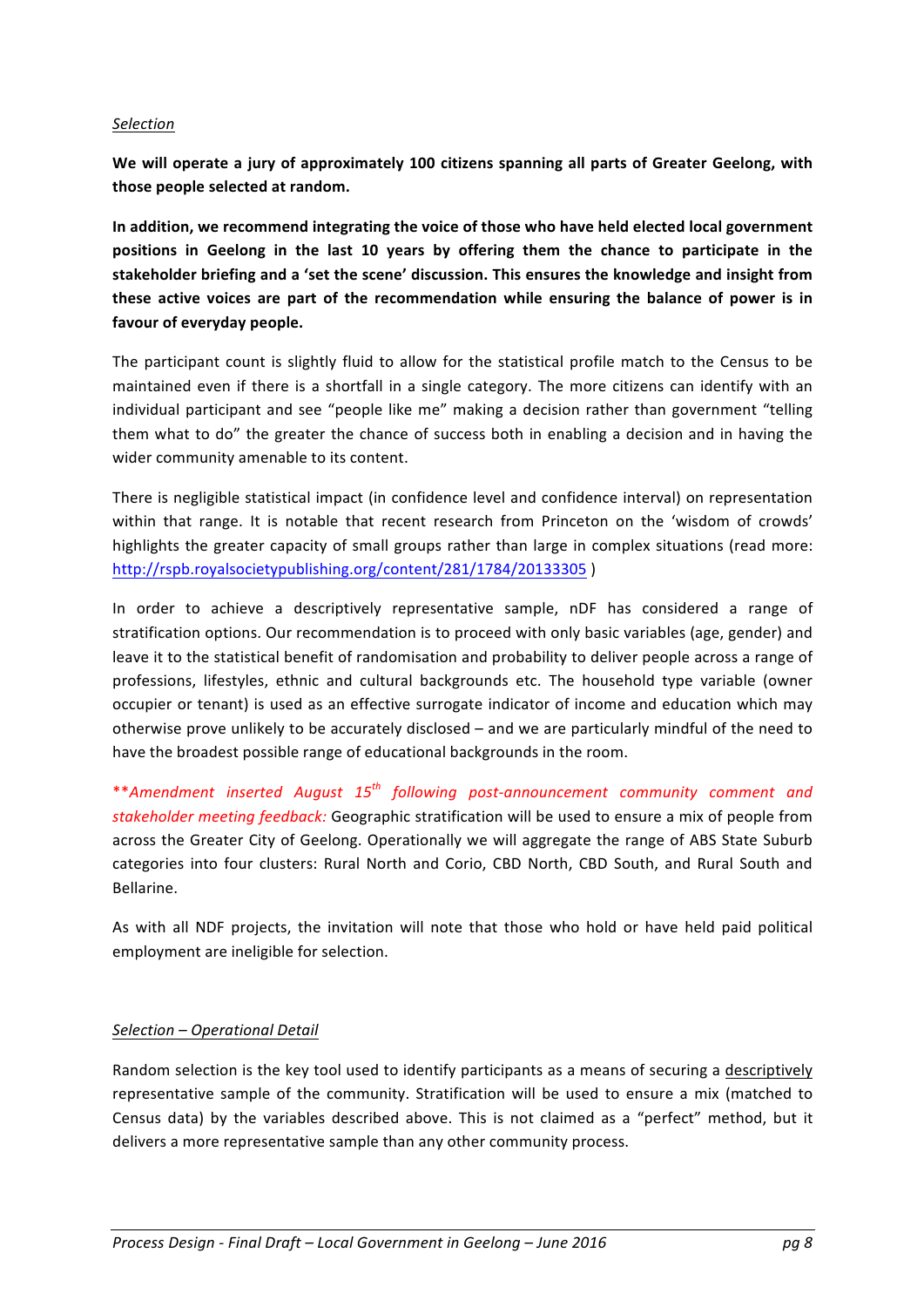In a comparatively small jury sample, the wider community will clearly see "people like me" in a sample drawn evenly in this way. Descriptively, we will secure people from all walks of life.

We will post invitations to a random sample of 15,000 physical addresses (not billing addresses) drawn from land titles information or Australia Post databases. This ensures that tenants and those not on electoral rolls are reached – in short, the widest possible catchment of "all people", not just ratepayers. Where concerns exist about under-representation we are able to use complementary databases to flood the initial sample without affecting the second round draw (eg: TAFE databases help to address notoriously poor response rates among 18-24 males).

Recipients of the invitation will be invited to register electronically with nDF to indicate that they are available for the final selection (a phone number is provided for those without online access). Based on those available, a second round stratified random draw is then conducted which seeks to randomly match to the stratification detail set out above. The oversampling exercise is conducted simply to ensure sufficient diversity exists in the pool from which this second (final) draw is delivered.

The response list is then checked against the original invitation list. NDF has previously used unique security codes on each invitation to prevent the invitations being passed on (defeating the random element), but in practice the simple measure of automatically ensuring addresses registered match to one where we sent an invitation has proven sufficient  $-$  it is very easy to call to confirm a registration and ask where they received it if we can see we didn't post one. (We make these calls as occasionally a business owner will receive one at a work address and register from a home address.)

**NDF** will not provide any juror information to government (personal or contact details). Public cynicism around potential "vetting" is sufficiently high that our goal of public trust is threatened by any perception that lists are reviewed. LGV and Council (role to be agreed) will meet the participants for the first time on the first day of the jury.

Just as in juries payment of per diems is strongly advised so as to avoid excluding participants who may find this a hardship: this is proposed as \$300 per participant in total paid at the conclusion of the process by NDF.

Invitations will clearly note that this is from the Minister to emphasise to potential participants the likely importance and impact of their involvement in the task. We emphasise the newDemocracy name to note the independence of a selection process which is outside the control of government. NDF will explain the process and ask the recipient to decide to confirm availability for selection.

From the positive responses, a sample is drawn electronically based on the pre-agreed stratification goals referred to above. The aim is to achieve a group descriptively representative of the community even if one subset of the community responds disproportionately to the initial invitation. The key measure of success is partly subjective: do government, elected representatives, the wider community and the media see a group that looks like who they see in their daily lives?

The sample drawn is contacted by email seeking a confirmation in writing from the participant, and NDF also contacts each participant twice by phone prior to the first meeting to build a personal commitment to participating: once underway we can't backfill for non-attendees so those selected need to feel sufficiently engaged to attend on the first day regardless of other circumstances.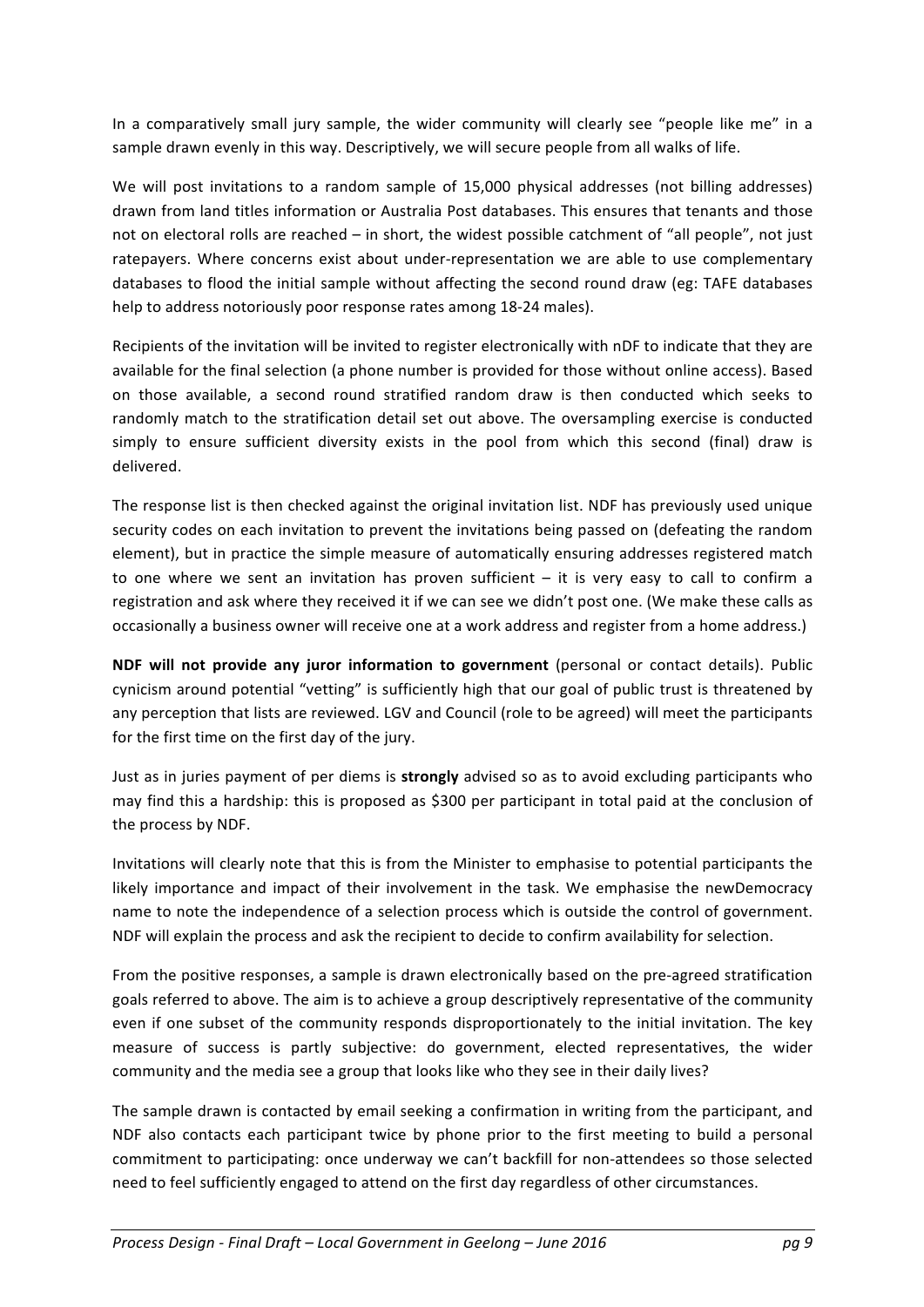#### *Stakeholder Involvement*

The stakeholder tier which underpins the jury session will commence with an earlier series of sessions for stakeholders (active local community groups, local MPs, former councillors, business groups) and interest groups *spanning the full spectrum of views* to allow them to be briefed in detail on the process and interrogate our methodology (and neutrality): this is essential to building confidence in the process.

It is proposed that this group would be given the opportunity to prepare written/ video materials for the citizens' jury, and to work together to agree **both** a number of the panel of experts the jurors should be exposed to in the first two sessions and a representative mix of participants. This is designed to address the obvious, simple criticism "if you haven't heard from person X, how can the *process be well informed?"* (This emerged from a research report following the process conducted with the City of Sydney and NSW Premiers' Office).

# *Preparation and Information Process*

Information and judgement are required in equal parts to reach decisions. newDemocracy advocates these processes because the judgement of random samples (or mini-publics) has been shown to achieve very high levels of public trust because they are non-partisan. It is thus imperative that the method of provision of information to the policy jury does not erode that trust.

There is no such thing as "perfectly impartial" information: the facilitator will explain to the participants that *all* sources have a point of view and that some bias is inevitable. Deliberation gives them the time to identify this and provide balance. It is the jury's own diversity that is the most effective counterbalance to bias (real and perceived).

There are three key sources of information to inform the deliberations:

1. A baseline information kit provided by Local Government Victoria. This is a plain English exercise in **candidly describing** – and where possible **mapping** – the 'problem' as the State Government sees it and the starting point for action.

This *cannot* be a brochure. Shallow insubstantive materials simply push the citizens' questions later in the meeting schedule and skew the allocated time more toward information collection rather than assessment, deliberation and discussion of the materials.

The Department is entitled to "present a view". All parties always have a view: our recommendation is not to obscure this in faux neutrality, but to clearly differentiate the purely factual component from the subjective.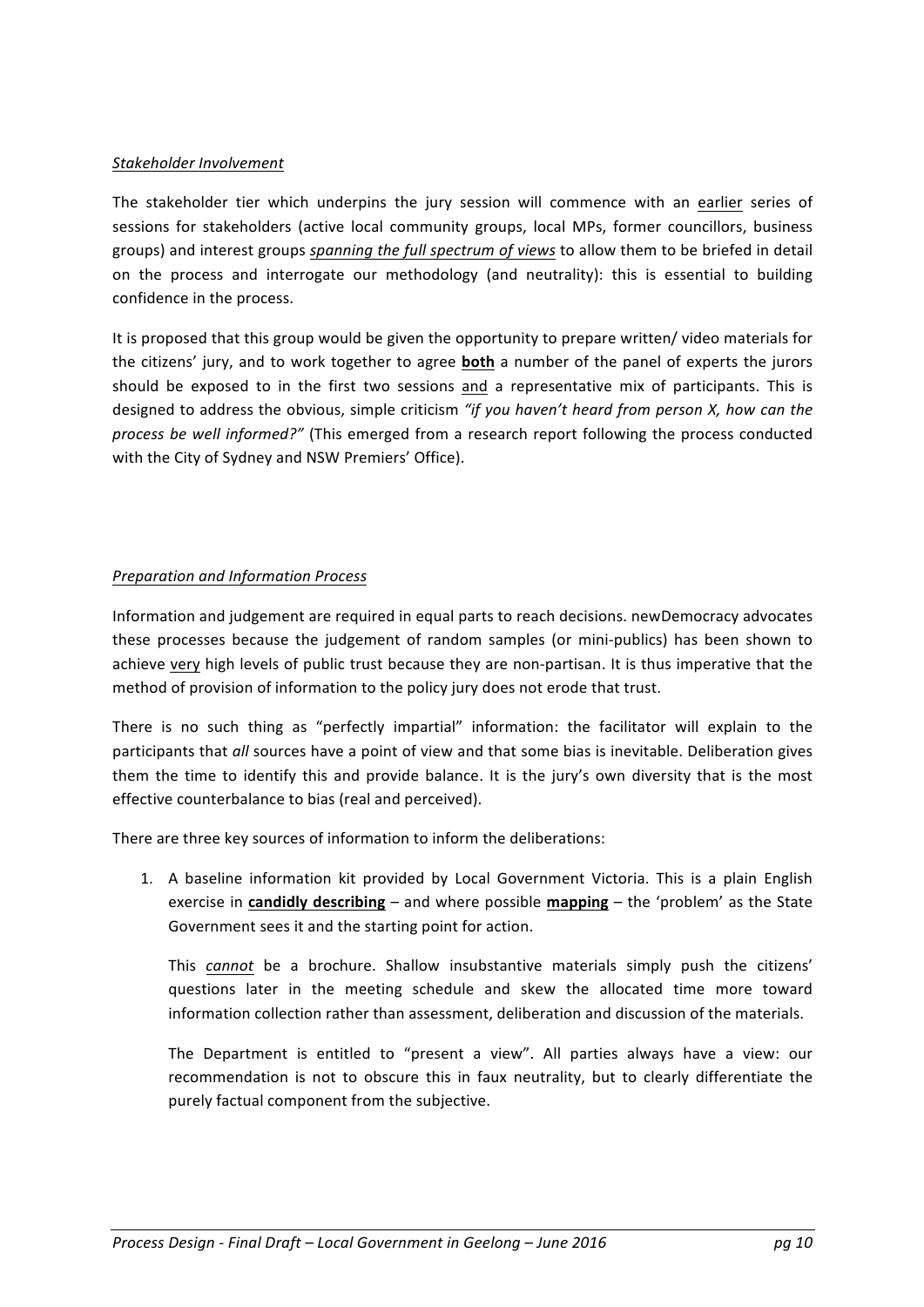Uniquely, this kit should include the opportunity for the presentation of a range of alternative models from a variety of sources (university, political, concerned citizen etc). LGV can also note pro's and cons.

- 2. After the wider consultation, submissions from active stakeholders and interest groups (as sought through the briefing process) will provide a complementary set of information to round out perspectives on the topic. These are to be provided unedited (bar redacting of contact details for individuals, and where this occurs NDF will note an edit has occurred), and should be made public in chronological order to avoid a perception of bias which comes with other forms of categorisation  $-$  i.e. do not imply one submission is "better" or "more important" or cluster *Proposal A* ahead of *Proposal B*.
- 3. Responses to juror questions. Central to the open, non-leading nature of what we do is to simply ask participants "What do you need to know and who do you trust to inform you?". A key output of the first meeting is to bring jury requested viewpoints into the room for the second meeting.

# *What Does the Citizens' Jury Decide?*

It is of central importance that the limit of the group's decision-making authority is pre-agreed and clearly conveyed. This must be expressed simply, broadly and openly so as not to be interpreted as directing a particular decision. It will serve to focus their discussions.

It is proposed that the remit of the panel is to reach agreement on a recommended approach to the following:

# **Our council was dismissed. How do we want to be democratically represented by a future council?**

# *Please note:*

 $\checkmark$  The question is deliberately non-technical, easily accessible and understandable for any *citizen to engage with.*

In terms of authority, it is proposed that:

# The Minister is seeking a form of representation which complies with the Victorian local *government legislative framework.*

The Jury is free to also recommend representation structures not currently compliant with Victoria's local government legislative framework.

#### **The Minister commits to:**

- **1.** *Table* the unedited jury report in Parliament.
- **2.** Submit to Cabinet the outcomes of the jury's deliberations
- **3.** *Consider* aspirational recommendations in future reviews of local government legislation
- **4.** *Respond* to the jury, including providing the government's response.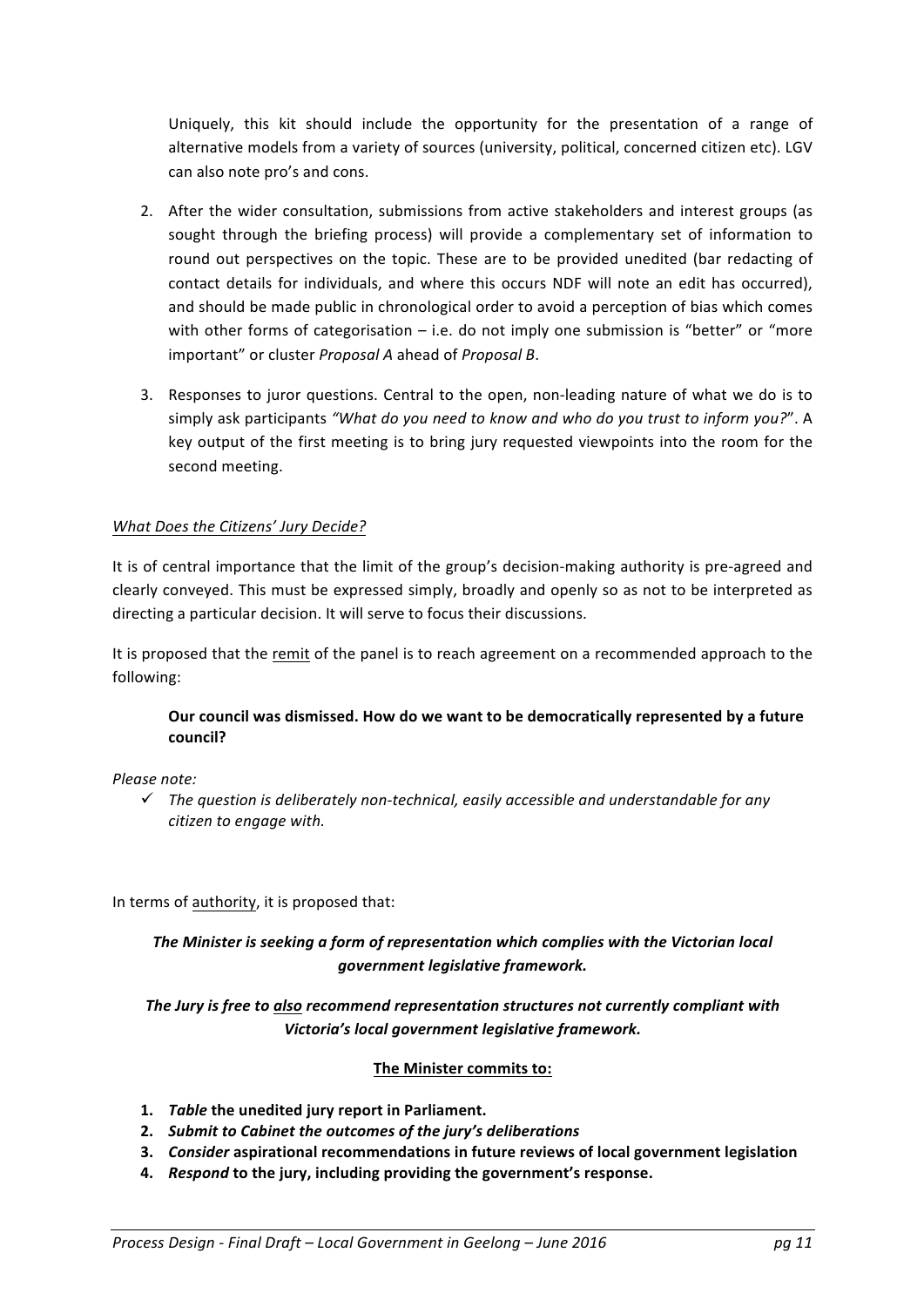In short, this needs to pass the test of being the single best offer to participate in a shared public decision that a citizen can ever expect to receive - and this is central to the very high positive response rates we are able to achieve for jury invitations of this type.

# *What Constitutes a Decision?*

In order to shift the public mindset from adversarial, two-party, either/or contests and convey a message of broad-based support for the recommendations, NDF recommends an 80% supermajority be required for a final decision on a recommendation from the jury. In practice, citizens' juries tend to reach consensus (or group consent) positions with minority voices included in any report; they rarely need to go to a vote. Decisions are frequently unanimous.

Critically, the entire report will be written by participating jurors. No editing from any other party (government, contractors, facilitators or NDF) will occur.

Facilitators are advised to note the value of the jury recording dissenting views (minority reports) in recommendations as the objective is to most accurately reflect the view of the room. For example:

*Recommendation:* we should go outside in the sun.

*Minority view:* 8% of the room were of the view we should not go out in the middle of the day *but other times were fine.*

The addition of the minority view serves to create a statement that more of the room can agree accurately reflects the discussion, however, the core recommendation always needs to have 80% support.

# *Core Operations*

Skilled facilitators, experienced with deliberative methods, will be required and should ideally be recognised by the International Association of Public Participation (IAP2). While they can be procured by government, as the single most critical component of the operation of the process NDF requires a right of veto if we have low confidence of their skills in executing these highly challenging facilitation tasks.

The newDemocracy Foundation will operate the jury selection process to ensure there is the highest public confidence in the rigour and independence of the randomisation of invitations (and by extension as to why a given individual was not selected). As we have experienced in other processes, the public will accept our 'rejection' far more easily than if this is required to come from government, as principal.

NDF maintains ongoing oversight (final operational decision) and also manages speaker recruitment. A dedicated project management liaison within LGV is essential.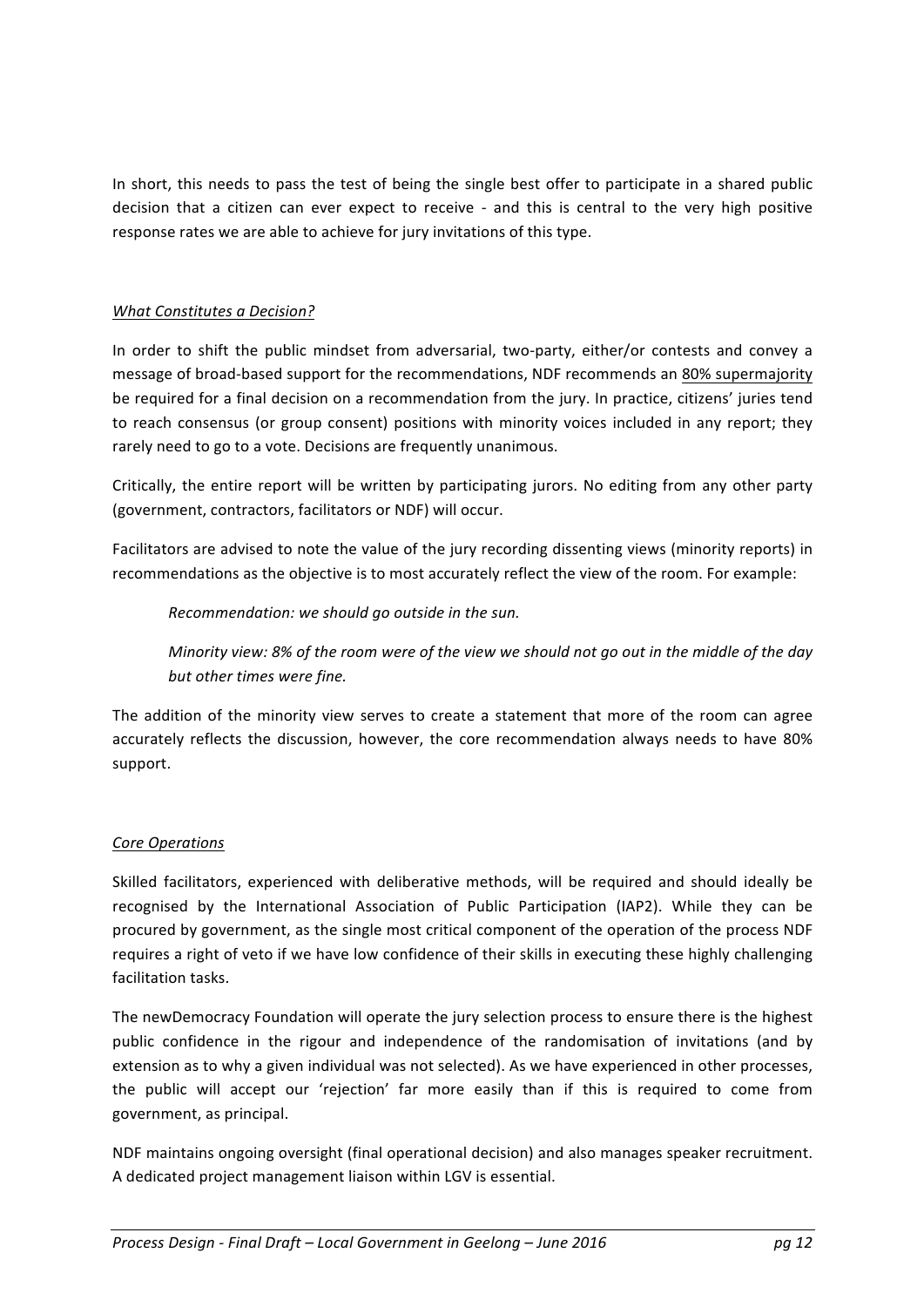### *Media Role*

The role of the media in supplying information about the exercise is crucial. We have noted in other processes that the community should have the chance to see and identify with the people involved: an evoked response of "people like me made the decision" will see the recommendation earn widespread trust.

It is critically important that the Minister for Local Government visibly endorses the process at the outset before any results are known. While our experience is with elected representatives rather than a Board, prior projects demonstrate that those willing to take the risk at the outset of very publicly agreeing to listen to any result earn greater scope for action when the recommendations are presented.

An early strong statement to the effect that the government is integrating a deliberated community view at the outset (in stark contrast to the traditional approach of having a draft for comment and then seeing nothing change) should be accompanied by dates for information sessions open to all sizes and types of stakeholders.

### *Costing Outline*

Key costs within the direct NDF scope of responsibilities are provided below. Where these costs are incurred by NDF we only seek actual cost recovery and original invoicing will be supplied. Our preference is for costs to be handled directly by the Department wherever possible.

The costing outline is predicated on a single jury of 100 people. It excludes the additional broad scale engagements which are suggested as being a cost for the Department.

- a. Printing and postage (15,000 pieces).
- b. Database access costs (may be zero with council GIS assistance)
- c. Participant per diems of \$300 pp.

d. Facilitator (3 people for each meeting plus planning and preparation days - recommendation that this person also has involvement in broad engagement).

- e. Catering (100 x 3 days)
- f. Licensing of online discussion tools and moderation (assuming access to council tools).

g. Provision should be made within the budget for a reasonable level of expenses for nDF representatives and expert speakers.

h. Costs for stakeholder briefings are embedded in items  $(d)$  and  $(g)$ 

i. Venues (with AV capability) are assumed to be available in government/council buildings or at negligible cost (linked to a minimum catering order in Item e).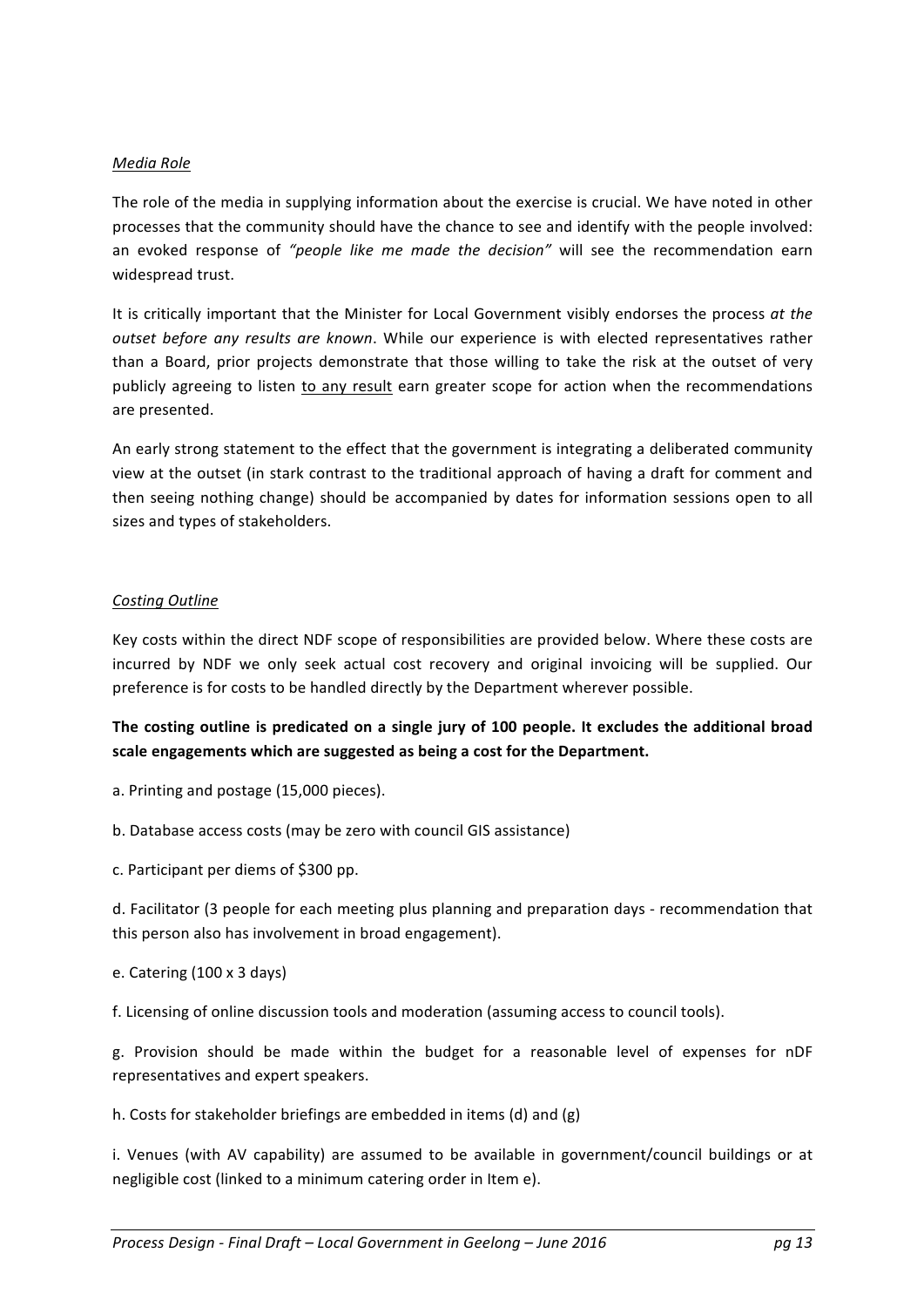Costs associated with recruiting and running a 100 person citizens' jury over three days are estimated to be \$146,750. All figures ex GST.

Process design, selection administration, advisory and oversight will be provided by the Foundation on the cost recovery basis included in point 'k' below.

As a research institute the Foundation requests:

j. that Local Government Victoria contributes to a research fund which will capture what is learned through the innovation process up to the value of \$20,000. As part of our ATO compliance, the topic of research will be set by the Research Committee of The newDemocracy Foundation.

k. that a services grant of \$55,000 is made to the newDemocracy Fund which contributes to the operation of the Foundation and to the future of improving democracy in Australia.

These research items amount to an additional  $$75,000$ . The total estimated project cost is thus **\$221,750**.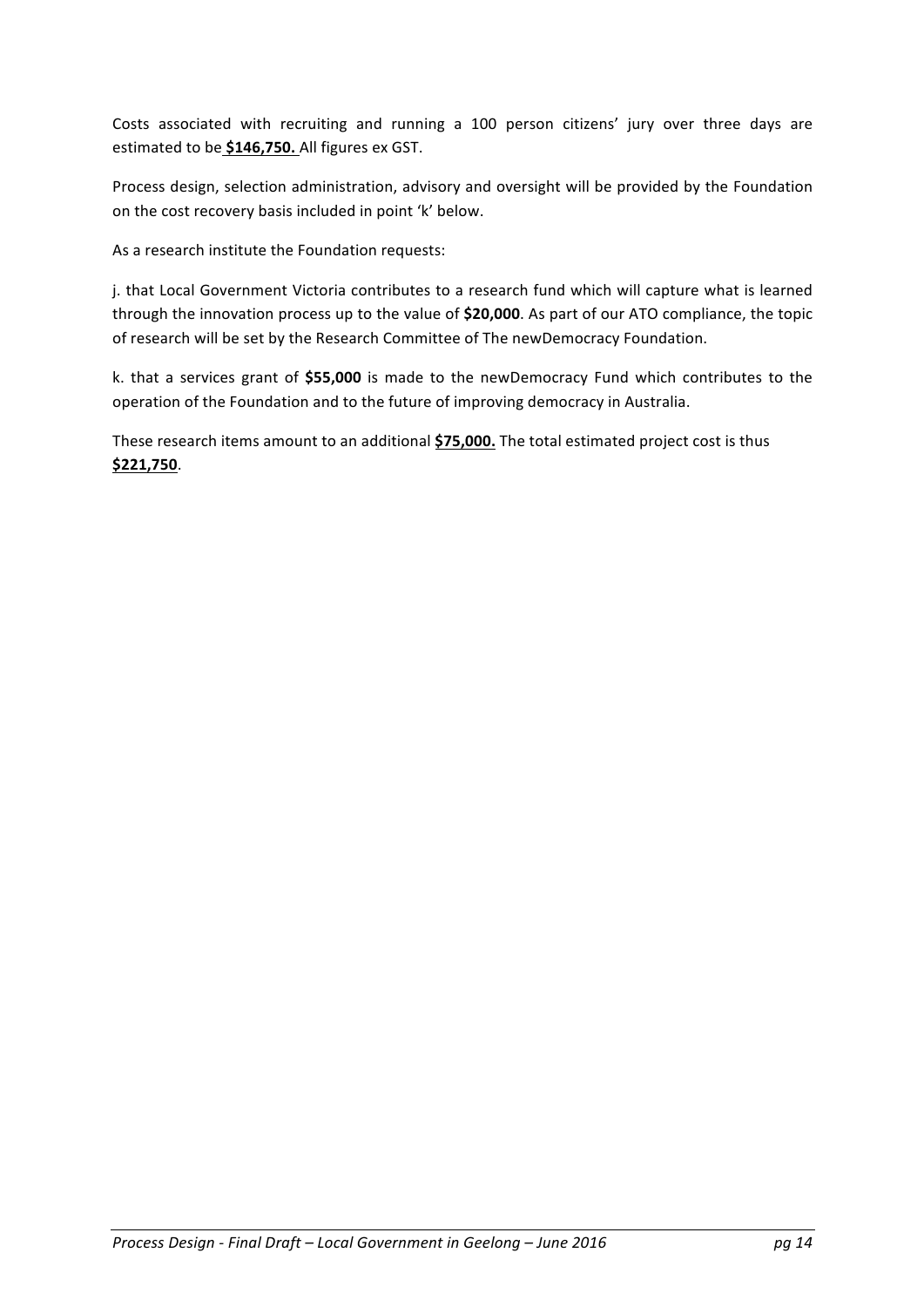#### **DRAFT** TIMELINE FOR 2016 DELIBERATIVE PROCESS:

# LOCAL GOVERNMENT VICTORIA **P ROJECT : DEMOCRACY IN GEELONG**

#### HOW DO WE WANT TO GOVERN OURSELVES IN GEELONG?

#### **Our council was dismissed. How do we want to be democratically represented by a future council?**

# The Minister is seeking a form of representation which complies with the Victorian local *government legislative framework.*

The Jury is free to also recommend representation structures not currently compliant with *Victoria's local aovernment leaislative framework.* 

#### **The Minister commits to:**

- 1. **Table** the unedited jury report in Parliament.
- 2. **Submit to Cabinet** the outcomes of the jury's deliberations
- 3. **Consider** aspirational recommendations in future reviews of local government legislation
- 4. **Respond** to the jury, including providing the government's response.

### *The Citizens' Jury is tasked with making make specific, measurable and actionable requests.*

| July      | Selection of online platform services                                                                                                                                   |
|-----------|-------------------------------------------------------------------------------------------------------------------------------------------------------------------------|
|           | Outreach to Australian and international academics involved in democratic<br>design and reform. Request is for 2 page synopsis of models against an<br>agreed template. |
| August    | Media briefing                                                                                                                                                          |
|           | Stakeholder briefing, and call for submissions.                                                                                                                         |
|           | Printed jury invitations designed, approved and posted                                                                                                                  |
|           |                                                                                                                                                                         |
| September | RSVP's close                                                                                                                                                            |
|           | First round selection to secure jury representatives                                                                                                                    |
|           | Seeking 100 citizens<br>➤                                                                                                                                               |
|           | Email explanation of commitment required: attendance at all<br>≻                                                                                                        |
|           | elements of process, active (and measured) reading and discussion                                                                                                       |
|           | online. Follow up in-depth phone call to all jurors by NDF.                                                                                                             |
|           | ➤<br>Stratified random sample to deliver descriptive match to community                                                                                                 |
|           | (NDF to provide technology/ expertise and to call each selected                                                                                                         |
|           | participant).                                                                                                                                                           |
|           | N.B. List of attendees will not be provided to government as part of                                                                                                    |
|           | neutrality promise. Cynics will suggest these people are handpicked                                                                                                     |
|           | favorites of government: the best counter argument is to encourage                                                                                                      |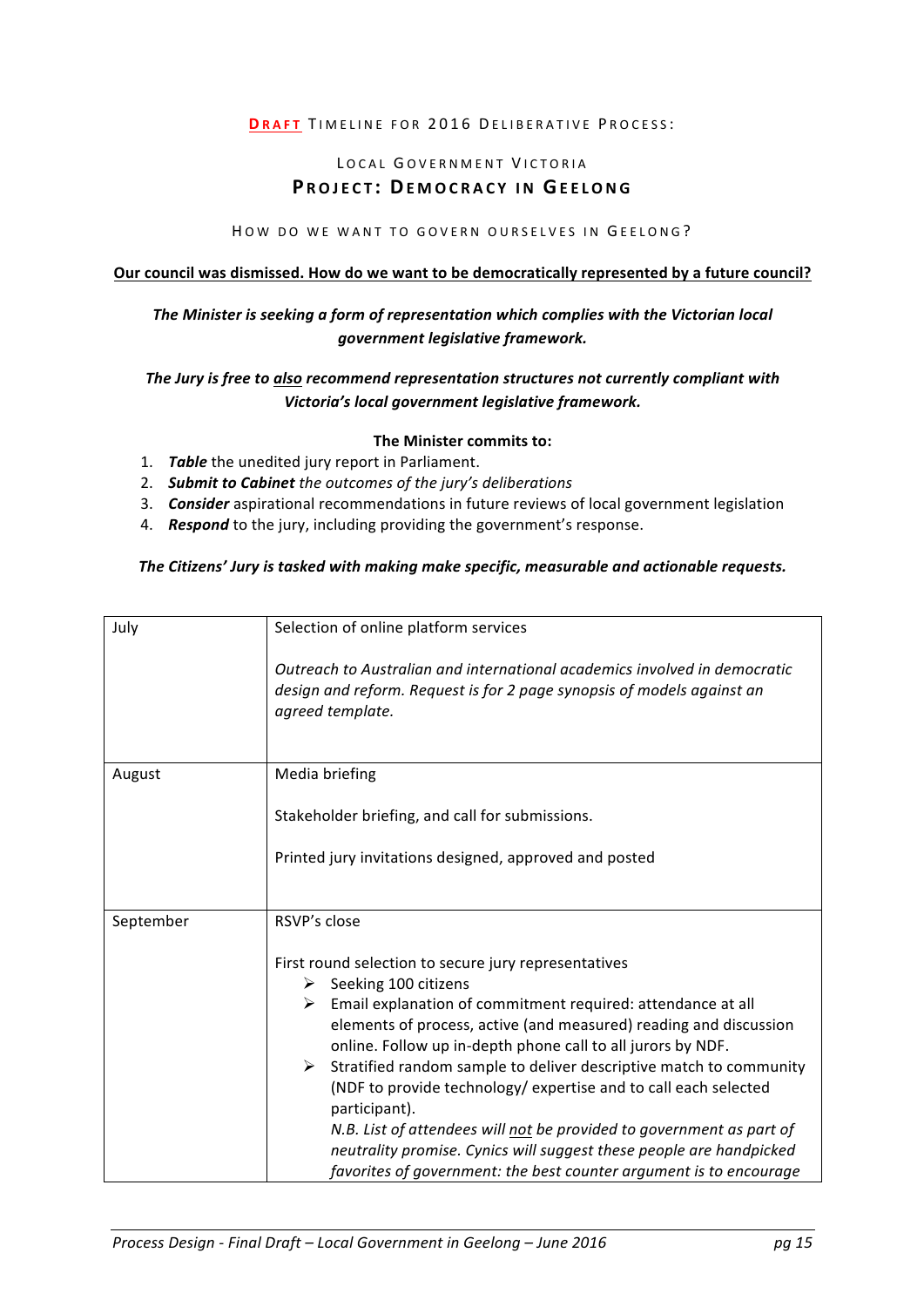|                          | an FOI request which returns zero contact with this jury.                                                                                                                 |  |
|--------------------------|---------------------------------------------------------------------------------------------------------------------------------------------------------------------------|--|
|                          | Online environment/ forum tested and loaded with submissions.<br>➤                                                                                                        |  |
|                          | ➤<br>Information Baseline kit (online and hard copy) distributed                                                                                                          |  |
| Week 2 October           | Finalisation of Jury. Provision of welcome kit of materials (distribution by                                                                                              |  |
|                          | hard copy in post).                                                                                                                                                       |  |
|                          |                                                                                                                                                                           |  |
| Online Step 1            | <b>Immersion, Familiarisation &amp; Norms</b>                                                                                                                             |  |
| <b>Week 3 October</b>    | Invitation to register for online reading tool - provision of log in<br>➤<br>details on email and companion reminder SMS.                                                 |  |
| 15-30 minutes            | $\triangleright$ Pre-load with names and email addresses to smooth entry point.<br>$\triangleright$ Simple first exercise "Say hello and tell us a little about yourself" |  |
|                          | Starting point survey: measure initial attitudes, preconceptions and<br>≻                                                                                                 |  |
|                          | beliefs. Transformation/change in viewpoint is worthy of<br>measurement.                                                                                                  |  |
|                          | $\triangleright$ Checkpoint: how many have successfully logged in and posted<br>comment (must contact others)                                                             |  |
| Online Step 2            | <b>Read, Share and Question</b>                                                                                                                                           |  |
|                          | $\triangleright$ Open up new forum/ discussion topic.                                                                                                                     |  |
| <b>Week 4 October</b>    |                                                                                                                                                                           |  |
| 2-4 hours reading        | $\triangleright$ Focus question: What two things did you find most surprising or<br>interesting when you read the information kit? What did you learn                     |  |
|                          | that you would like to share with the group?                                                                                                                              |  |
| 30 min posting time.     |                                                                                                                                                                           |  |
|                          | $\triangleright$ Focus question: Who could we ask for help to better inform us? What                                                                                      |  |
| 30 min read posts.       | is it we need to know, and who do we trust to give us a fair answer?                                                                                                      |  |
|                          |                                                                                                                                                                           |  |
| Day 1                    | Opening day: The First Deliberation-The Learning Phase ~ Immersion<br>Introduction of the topic upon which they will deliberate:<br>➤                                     |  |
| <b>Saturday October</b>  | understanding remit and authority. Explanation of influence and                                                                                                           |  |
| 29th (TBC)               | context: what will be done with the results the Jury produces.                                                                                                            |  |
|                          | Introduction of the process, and its precedents; understanding the<br>➤                                                                                                   |  |
| (Full day required)      | inevitability of bias & importance of constructive, critical                                                                                                              |  |
|                          | thinking/doing.<br>≻<br>Key content: Panel sessions with up to 8 expert speakers agreed by                                                                                |  |
|                          | stakeholders and the Steering Group.                                                                                                                                      |  |
|                          | Key deliverable: Jury to identify speakers sought for future<br>➤                                                                                                         |  |
|                          | assemblies.                                                                                                                                                               |  |
|                          | Welcome from Minister strongly recommended if possible. (9-10am)                                                                                                          |  |
| Day 2                    | The Second Deliberation - Focus                                                                                                                                           |  |
|                          | Early clustering of major ideas and any clear "in/out" decisions commences.                                                                                               |  |
| <b>Saturday November</b> | No templates or pre-written content is provided - it is important they start                                                                                              |  |
| $12^{th}$ (TBC)          | from a blank sheet of paper rather than endorsing a Draft document                                                                                                        |  |